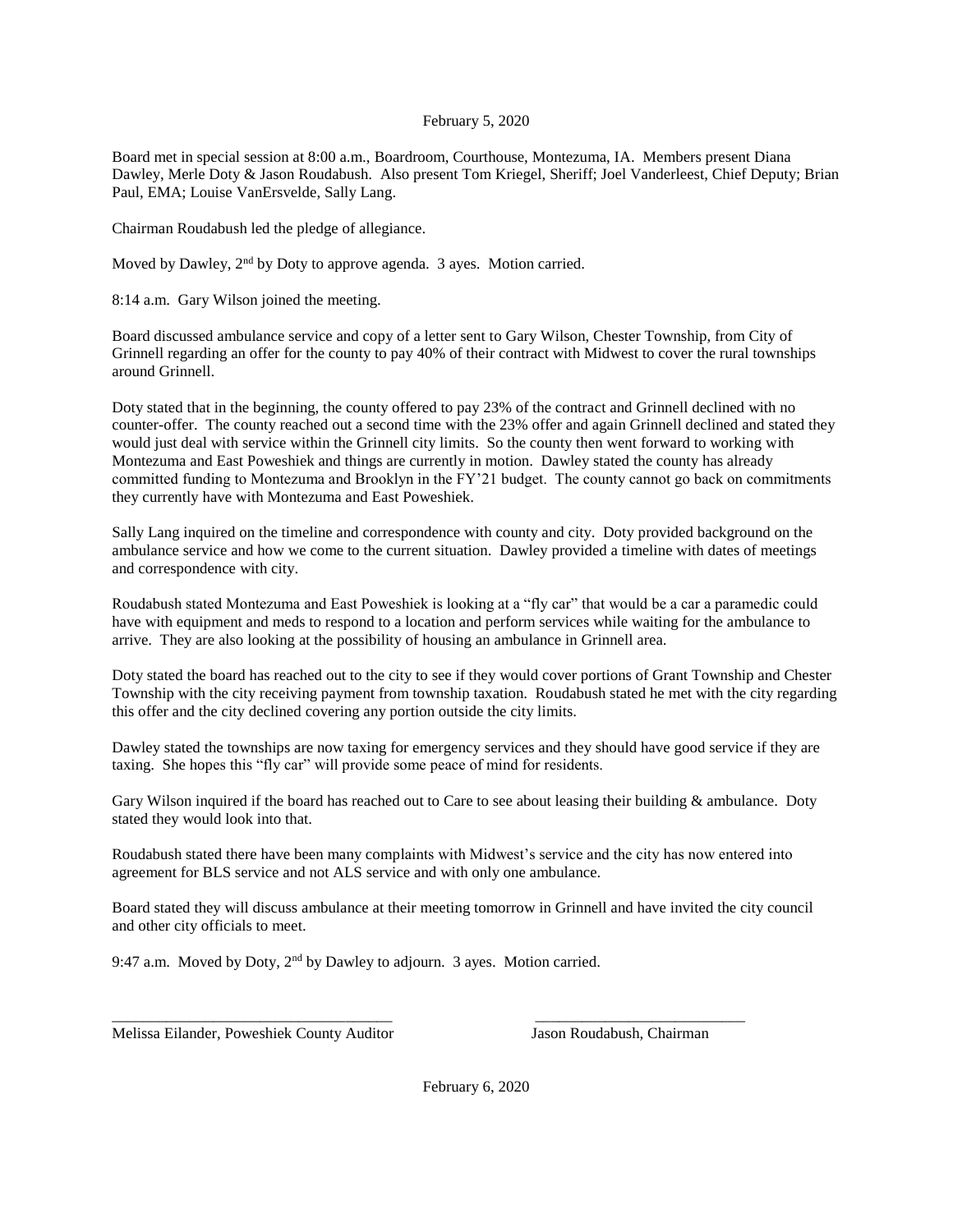Board met in regular session at 8:30 a.m. at Drake Library, Grinnell, Iowa. Members present Diana Dawley, Merle Doty & Jason Roudabush. Also present: Brian Paul, EMA; Tom Kriegel, Sheriff; Jean Perri, Lamoyne Gaard.

Chairman Roudabush led the pledge of allegiance.

Moved by Dawley, 2<sup>nd</sup> by Doty to approve agenda. 3 ayes. Motion carried.

Moved by Doty, 2<sup>nd</sup> by Dawley to approve January 29 & February 3, 2020 board minutes. 3 ayes. Motion carried.

8:30 a.m. Brenda Daily, CICS met with board to provide quarterly CICS update report.

8:50 a.m. Donald Stoker and Worthin Grattan joined the meeting.

Board placed a phone call to Sandy Ross, Treasurer. Sandy updated the board on a county held certificate on a parcel in Searsboro, which has an interested buyer. In a prior board meeting, Sandy discussed with the board if the county would be willing to abate the interest portion due on this county held certificate and the board stated they would be in favor of that. Sandy wanted to update the board that the amount provided to the board at the prior meeting was incorrect and the actual amount of interest requested to abate is actually less and would be around \$470. Board advised Sandy to continue working with the interested buyer and when finalized, bring back to the board and they would approve a resolution.

9:00 a.m. Skip Lowe, Linda Lowe, & Duane Litogot with Bernie Lowe & Associates met with the board to provide 1<sup>st</sup> & 2<sup>nd</sup> quarter update for Poweshiek County Employee Health Plan.

9:30 a.m. Gary Wilson and Randy Lidtka joined the meeting.

Moved by Dawley, 2<sup>nd</sup> by Doty to approve February 7, 2020 Poweshiek County Payroll for \$206,709.06. 3 ayes. Motion carried.

Moved by Doty, 2<sup>nd</sup> by Dawley to approve Resolution #2020-15 regarding mileage reimbursement for employees required to use their personal vehicle for county business. 3 ayes. Motion carried.

Board received Recorder's Report of Fees Collected for month ending January 31, 2020.

Moved by Dawley, 2<sup>nd</sup> by Doty to approve liquor license renewal and update to ownership for Travel Centers of America, Brooklyn. 3 ayes. Motion carried.

The following individuals joined the board meeting: Lyle Johnson, Joel Vanderleest, Chief Deputy; Mike Edgington, Traci Smith, EPAS; Roger Roland, Judith Roland, Royal Roland, Peter Schalmo, Kay Haines, Dan Mauss, Elliott Schuck, Phil Summers, Tom Ogle, Mary Lou Ogle, Rachael Kinnick, Darwin Klenk, Jennifer Havens, GRMC-Unity Point; Ron Lang, Ed Evans.

10:00 a.m. Russ Behrens, Grinnell City Manager and Dan Agnew, Grinnell City Mayor met with the board to discuss ambulance service, specifically regarding a proposal in a letter sent to Gary Wilson, Chester Township Clerk and copied to the supervisors. In the letter, the city proposed for city to pay 60% of current EMS contract with Midwest Ambulance if Poweshiek County would pay 40% of that same contract; percentages applied after revenue from the townships and Oakland Acres is applied. Behrens stated the current contract with Midwest is for BLS service and has one fully staffed ambulance. They are still working on details of how to staff a second ambulance. Behrens also stated the city offered a 3-year contract with the county instead of the 5-year the city currently has with Midwest. Doty inquired if the contract that has been signed by the city can be amended and Royal Roland inquired if it could be changed to include the rural area. Behrens stated the rural could be added but would need to immediately figure out how to staff the second ambulance. Royal Roland asked if the price of the contract with Midwest would be the same if added rural area. Behrens stated to the best of his knowledge, the contract amount would not increase if added rural area and indicated the cost is housing them in Grinnell but the concern would be staffing the second ambulance.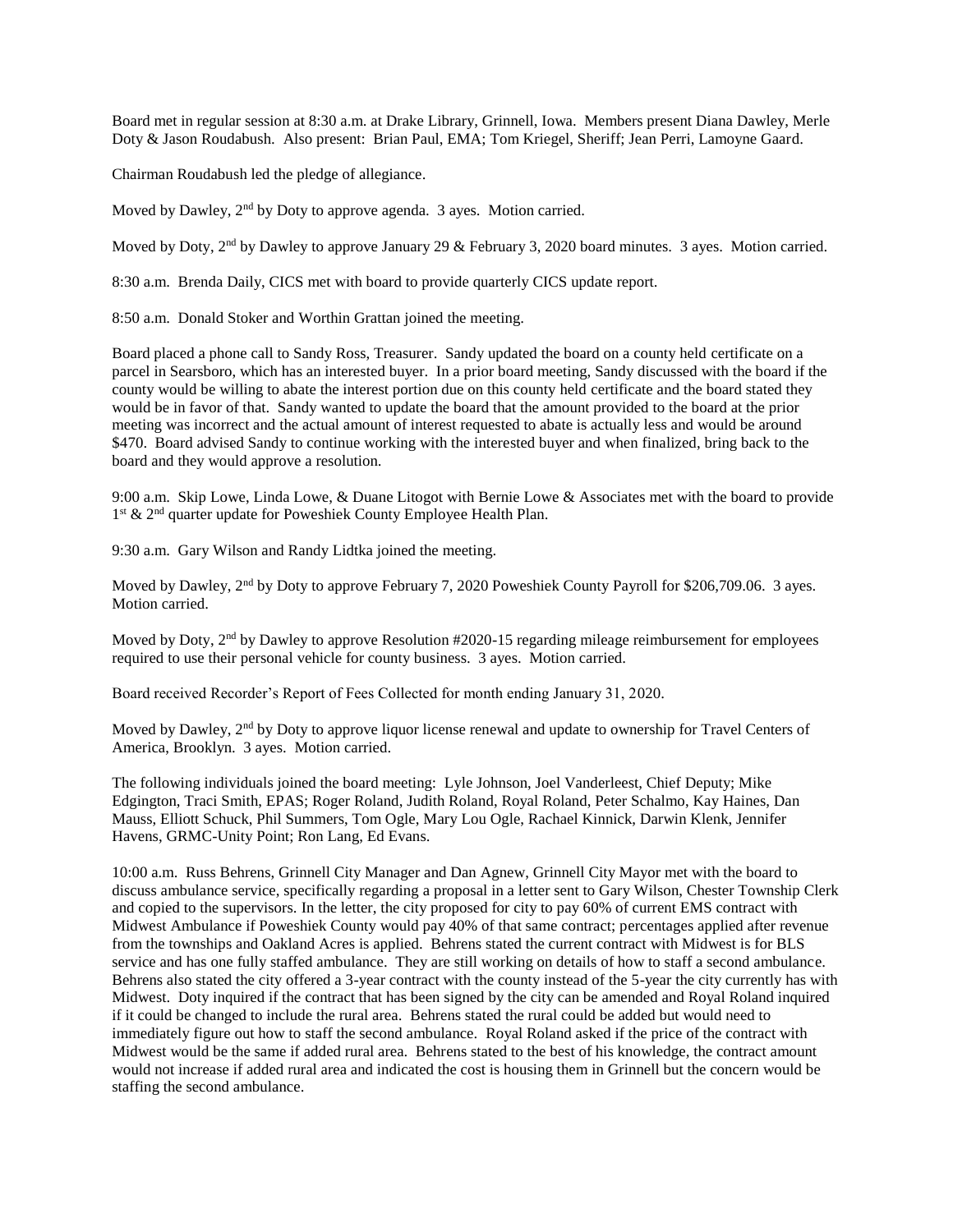Roudabush stated the board would offer a 6-month agreement with the city to have Midwest service the townships of Chester, Grant & Washington with the city being paid from taxation received from the townships. The amount would be on a monthly basis and for 6 months would be around \$15,000. This is more than what the city is currently receiving from Jasper County for Midwest to provide service to some Jasper County townships and Oakland Acres, which amount is around \$12,000 per year.

Doty stated that the board offered on two different occasions to pay 23% of the contract and the city declined the offer each time and stated they would just work on a contract with Midwest for coverage for city limits of Grinnell. Doty stated the county has things in motion with the other ambulance services in the county and can't back out now and would offer \$15,000 to cover for a temporary period.

Dawley stated the plan is to have a "fly car" with a paramedic and eventually get an ambulance staffed in Grinnell.

Jennifer Havens with GRMC-Unity Point stated she is familiar with "fly car" and their leader in Marshalltown would be happy to discuss this concept and provide any assistance for Grinnell area and Poweshiek County.

Traci Smith, EPAS explained an ideal vehicle for a "fly car" would be either a SUV or truck in order to get around easier on rural roads. Traci indicated that Grinnell is losing all paramedic service with this new contract. In the past, there has been a paramedic with Midwest and it would tier with other ambulance services, not only in Poweshiek County but also Jasper and Tama Counties. This "fly car" would allow for an ALS service for those areas. Traci further stated that the "fly car" cannot transport but will have equipment and medication to administer.

Tom Kriegel stated he has two trucks that are coming up for trade and he would be happy to assist by selling a truck at trade-in cost to an agency. He stated that it would be equipped with lights and radios.

Royal Roland and Darwin Klenk stated they are not concerned with level of care received but are concerned with the response time in an ambulance arriving.

Royal Roland, Darwin Klenk, Mike Edgington would like to see the county pay Grinnell their asking of 40% of the contract so they will have an ambulance closer.

Dawley stated they have a counter-offer that will be presented to Grinnell City Council and will need to wait for their response. Dawley stated that Montezuma and East Poweshiek take care of their rural area and Grinnell City Council decided to not include their rural area so now the supervisors are trying to make sure those areas have coverage. Dawley stated that the county does not have to offer EMS services but they feel it is essential to have the coverage so are working hard to get that coverage. The county will wait to hear back from Grinnell.

10:55 a.m. Moved by Dawley, 2nd by Doty to adjourn. 3 ayes. Motion carried.

Melissa Eilander, Poweshiek County Auditor Jason Roudabush, Chairman

February 10, 2020

Board met in regular session at 8:30 a.m., Boardroom, Courthouse, Montezuma, IA. Members present Diana Dawley, Merle Doty & Jason Roudabush.

\_\_\_\_\_\_\_\_\_\_\_\_\_\_\_\_\_\_\_\_\_\_\_\_\_\_\_\_\_\_\_\_\_\_\_\_ \_\_\_\_\_\_\_\_\_\_\_\_\_\_\_\_\_\_\_\_\_\_\_\_\_\_\_

Chairman Roudabush led the pledge of allegiance.

Moved by Doty, 2nd by Dawley to approve agenda. 3 ayes. Motion carried.

8:30 a.m. Dianna Longhenry, Recorder and Stacy Strong, Deputy Recorder/IT met with board to provide recorder and IT updates. Stacy discussed her time spent on IT matters. Board asked Stacy to keep a log of her time spent on IT issues and to have quarterly meeting to update the board.